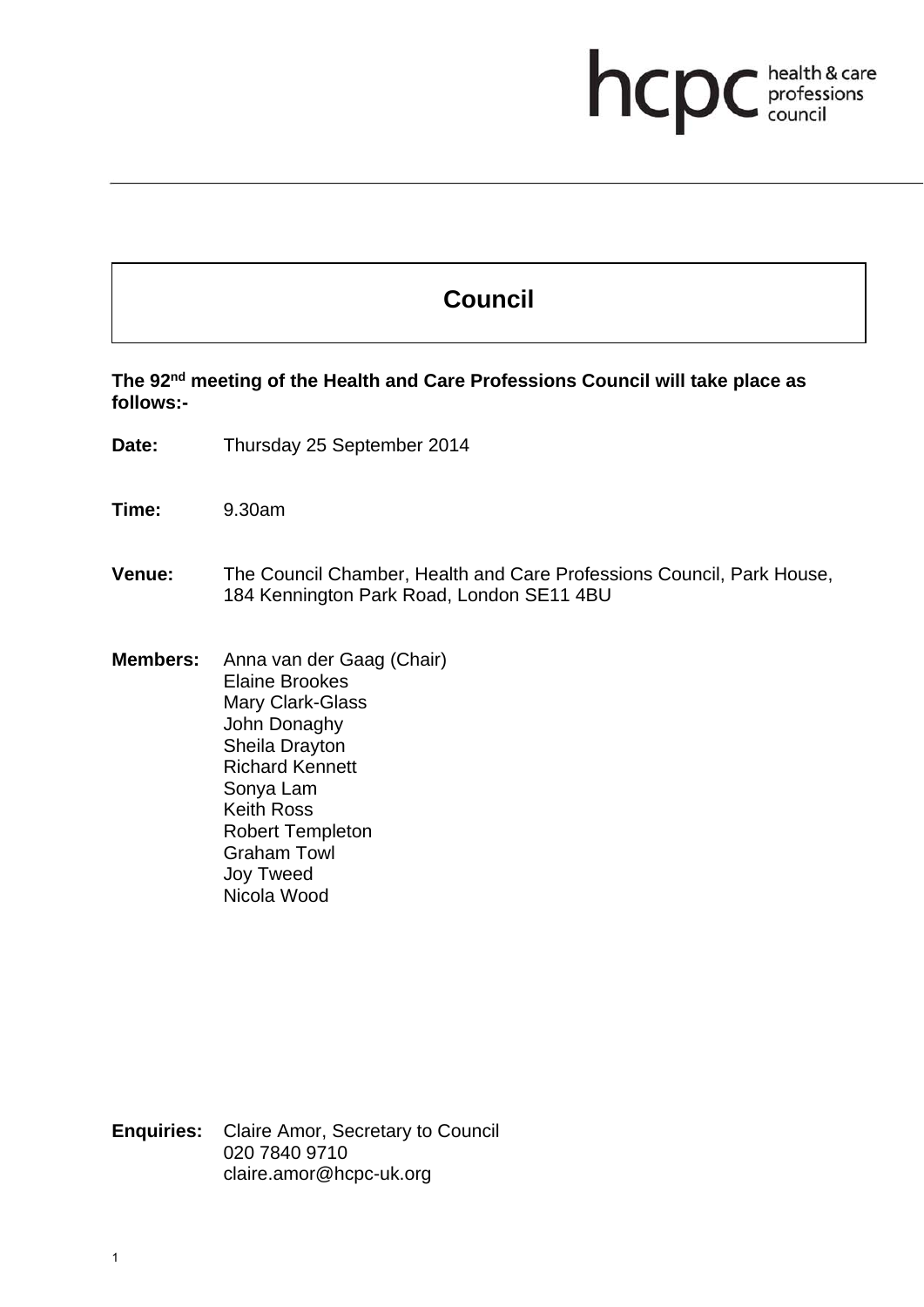Public Agenda – Part 2

| 1.                         | <b>Chair's welcome and introduction</b>                                                                                                                           | verbal                            |  |  |
|----------------------------|-------------------------------------------------------------------------------------------------------------------------------------------------------------------|-----------------------------------|--|--|
| 2.                         | <b>Apologies for absence</b>                                                                                                                                      | verbal                            |  |  |
| 3.                         | Approval of agenda                                                                                                                                                | verbal                            |  |  |
| 4.                         | <b>Declaration of Members' interests</b>                                                                                                                          | verbal                            |  |  |
|                            | Items for discussion/approval                                                                                                                                     |                                   |  |  |
| <b>Strategy and Policy</b> |                                                                                                                                                                   |                                   |  |  |
| 5.                         | <b>PSA Performance Review Report 2013-14</b><br>Nicole Casey - Policy Manager                                                                                     | enclosure 1<br>HCPC130/14         |  |  |
| 6.                         | <b>HCPC response to Health Committee report</b><br>Michael Guthrie - Director of Policy and Standards                                                             | enclosure 2<br><b>HCPC131/14</b>  |  |  |
| 7.                         | <b>Fitness to Practise Annual Report 2013-14</b><br>Brian James - Head of Assurance and Development                                                               | enclosure 3<br><b>HCPC132/14</b>  |  |  |
| 8.                         | <b>Enhancing Independence in Fitness to Practise Adjudication</b><br>Marc Seale - Chief Executive and Registrar<br>Zoe Maguire - Head of Adjudication             | enclosure 4<br><b>HCPC133/14</b>  |  |  |
| 9.                         | <b>Patients Association Review</b><br>Sarita Khaira - Head of FTP Service Improvement                                                                             | enclosure 5<br><b>HCPC134/14</b>  |  |  |
| 10.                        | 5 Year Plan<br>Andy Gillies - Director of Finance                                                                                                                 | enclosure 6<br><b>HCPC135/14</b>  |  |  |
| 11.                        | <b>Expense Policy Review</b><br>Andy Gillies - Director of Finance                                                                                                | enclosure 7<br><b>HCPC136/14</b>  |  |  |
|                            | 12. Consultation on revised guidance for disabled people wanting<br>to become health and care professionals<br>Michael Guthrie - Director of Policy and Standards | enclosure 8<br><b>HCPC137/14</b>  |  |  |
| 13.                        | Consultation on draft standards for podiatric surgery<br>Nicole Casey - Policy Manager                                                                            | enclosure 9<br><b>HCPC138/14</b>  |  |  |
|                            | 14. Consultation on Rules for professional indemnity<br>Edward Tynan - Policy Officer                                                                             | enclosure 10<br><b>HCPC139/14</b> |  |  |
| 15.                        | Results of profession-specific standards of proficiency<br>consultation for biomedical scientists<br>Edward Tynan - Policy Officer                                | enclosure 11<br><b>HCPC140/14</b> |  |  |